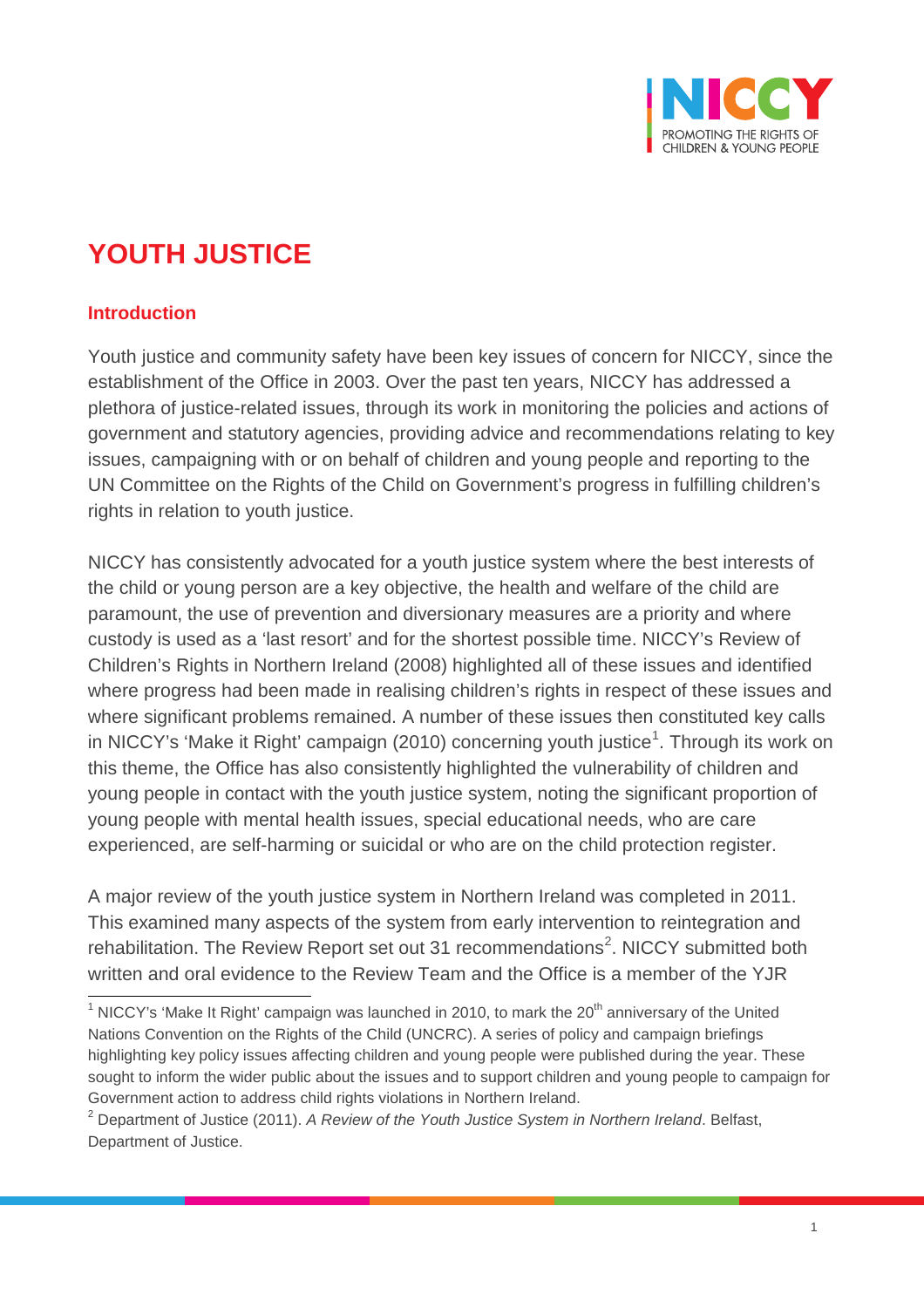

Implementation Group which is currently monitoring the implementation of the Report's recommendations. NICCY welcomed many of the recommendations, particularly those relating to the reduction of delays in the justice system, the emphasis placed on diversion and rehabilitation approaches and the incorporation of Article 3 of the UNCRC as the new principal aim of the youth justice system. NICCY also strongly welcomed the Report's recommendation to immediately raise the criminal age of responsibility to 12 years.

#### **Realising children's rights in relation to youth justice ASBOs**

NICCY objected strongly to the introduction of Anti-social Behaviour Orders (ASBOs) in 2004. The Commissioner was concerned about the restraints these would place on children and young people and the potentially negative impact they would have on their future life chances, including the potential for young people to enter the criminal justice system. NICCY therefore argued that 'all other means of intervention should be thoroughly exhausted before ASBOs are even considered as an option'[3.](#page-1-0) While ASBOs were introduced and may still be granted in Northern Ireland, in 2012 the number issued was the lowest on record[4.](#page-1-1) This would suggest they are being issued to children and young people much less frequently and in part, this may be due to questions about their effectiveness[5.](#page-1-2) NICCY has long held the view that ASBOs are incompatible with a childcentred approach to justice which places a greater emphasis on diversion and preventative approaches, therefore evidence of a reduction in the use of ASBOs is a positive development.

## **Custody of Children in Adult Prisons**

NICCY has continuously expressed serious concerns about the detention of under 18 year olds in Hydebank Wood Young Offenders Centre, calling for them to be removed and accommodated in appropriate juvenile provision. A range of inspection, research and review reports and statements from other agencies have also criticised the poor regime in Hydebank Wood, commenting that it was not and could 'never be an appropriate environment for young people'.[6](#page-1-3) Reports by the UN Committee on the Rights of the Child

<span id="page-1-0"></span>3 [http://www.niccy.org/uploaded\\_docs/NIHE%20%20Statement%20of%20Policies%20and%20Procedures%](http://www.niccy.org/uploaded_docs/NIHE%20%20Statement%20of%20Policies%20and%20Procedures%20on%20Anti%20Social%20Behaviour%20-%20Consultation%20Response%20by%20NICCY.pdf) [20on%20Anti%20Social%20Behaviour%20-%20Consultation%20Response%20by%20NICCY.pdf](http://www.niccy.org/uploaded_docs/NIHE%20%20Statement%20of%20Policies%20and%20Procedures%20on%20Anti%20Social%20Behaviour%20-%20Consultation%20Response%20by%20NICCY.pdf) <sup>4</sup> <http://www.cjini.org/CJNI/files/3e/3e02e6eb-f2bd-446e-a3fe-5b72d4ee8a85.pdf>

<span id="page-1-2"></span><span id="page-1-1"></span><sup>&</sup>lt;sup>5</sup> National Audit Office (2007). The Home Office: Tackling anti-social behaviour.

<span id="page-1-3"></span><sup>&</sup>lt;sup>6</sup> Prison Review Team (2011). Review of the Northern Ireland Prison Service: Conditions, management and oversight of all Prisons, Interim Report.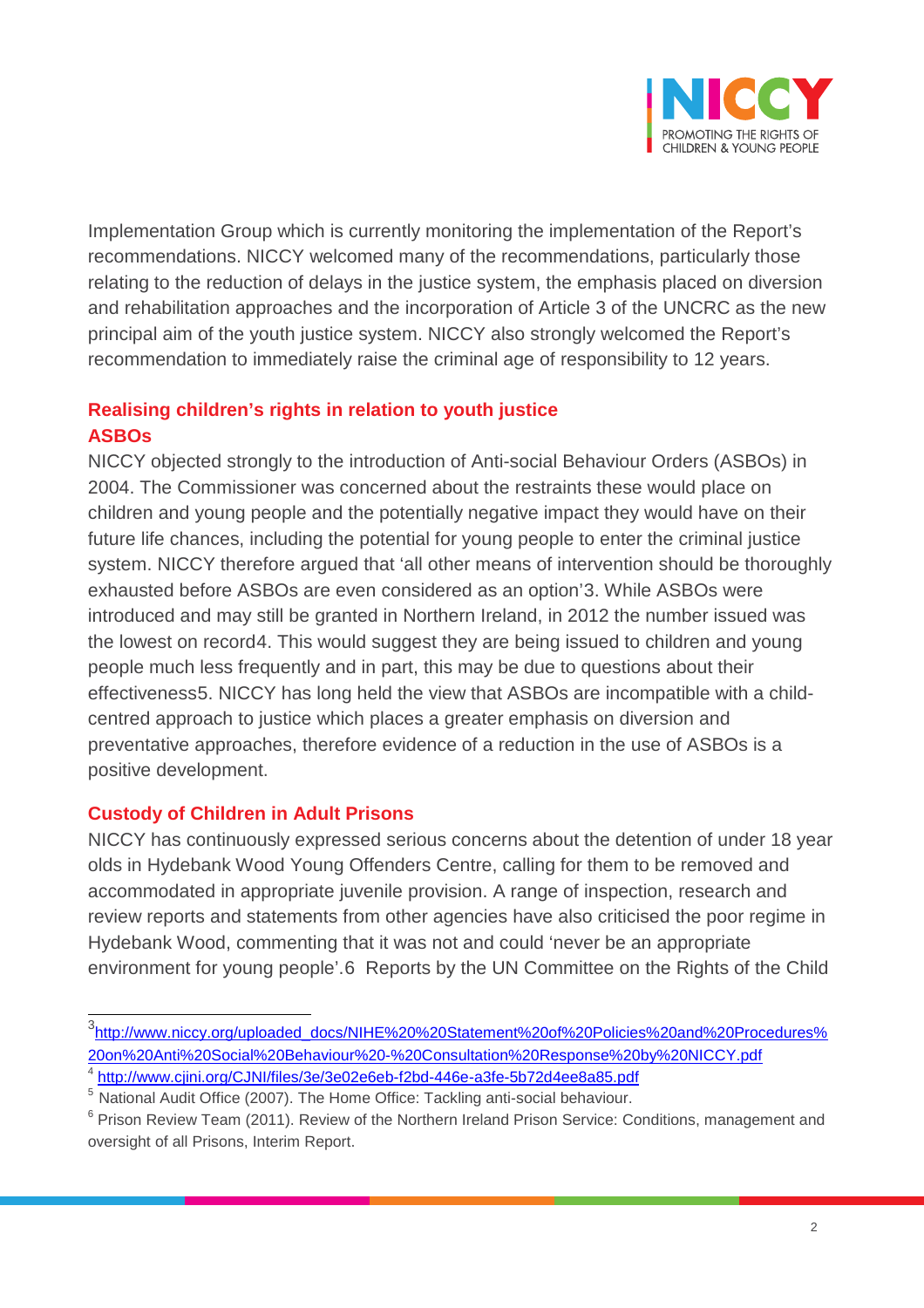

stated that the UK government and devolved institutions must 'ensure that all children and young people are separated from adults in detention'.[7](#page-2-0) The Youth Justice Review team, in its Report strongly advocated for the relocation of under 18s from Hydebank Wood to Woodlands Juvenile Justice Centre. NICCY therefore welcomed the Minister of Justice's announcement in October 2012 that under 18s would no longer be accommodated in Hydebank Wood, although the Office is continuing to seek clarification in relation to the Department's proposal to retain an exceptional circumstances clause.

## **DNA and Fingerprint Retention**

The Criminal Justice Act (Northern Ireland) 2013 includes a number of clauses relating to DNA and fingerprint retention. NICCY provided both oral and written evidence to the NI Assembly Justice Committee to highlight a range of concerns regarding the retention of children and young people's DNA and fingerprint profiles. NICCY argued strongly that the retention of DNA and fingerprints should be proportionate, based on necessity and with a presumption of innocence on the part of the child or young person. Alongside a number of other agencies, NICCY expressed a range of concerns regarding specific proposals which were considered and debated during the Committee Stage of the Bill. While the Office acknowledged the Department of Justice's decision not to indefinitely retain the DNA of under 18s convicted of a first minor crime, NICCY was disappointed that the final draft provisions did not sufficiently differentiate between adults and children or adequately represent the best interests of the child.

# **The Role of Significant Adults in the lives of Young People in contact with the youth justice system**

Given the extreme vulnerability of many children and young people in the youth justice system, NICCY sought to learn more about how supportive, affirming relationships with 'significant adults' could positively influence different aspects of young people's lives and guide them in areas such as personal and emotional development, education or training and diversion from the criminal justice system. NICCY commissioned research into this issue and a report, entitled, '"She's a Legend": The Role of Significant Adults in the Lives of Children and Young People in Contact with the Criminal Justice System' was published in 2012.

<span id="page-2-0"></span><sup>7</sup> UN Committee on the Rights of the Child (2007). General Comment 10: *Children's Rights in Juvenile Justice,* Rec 62e.